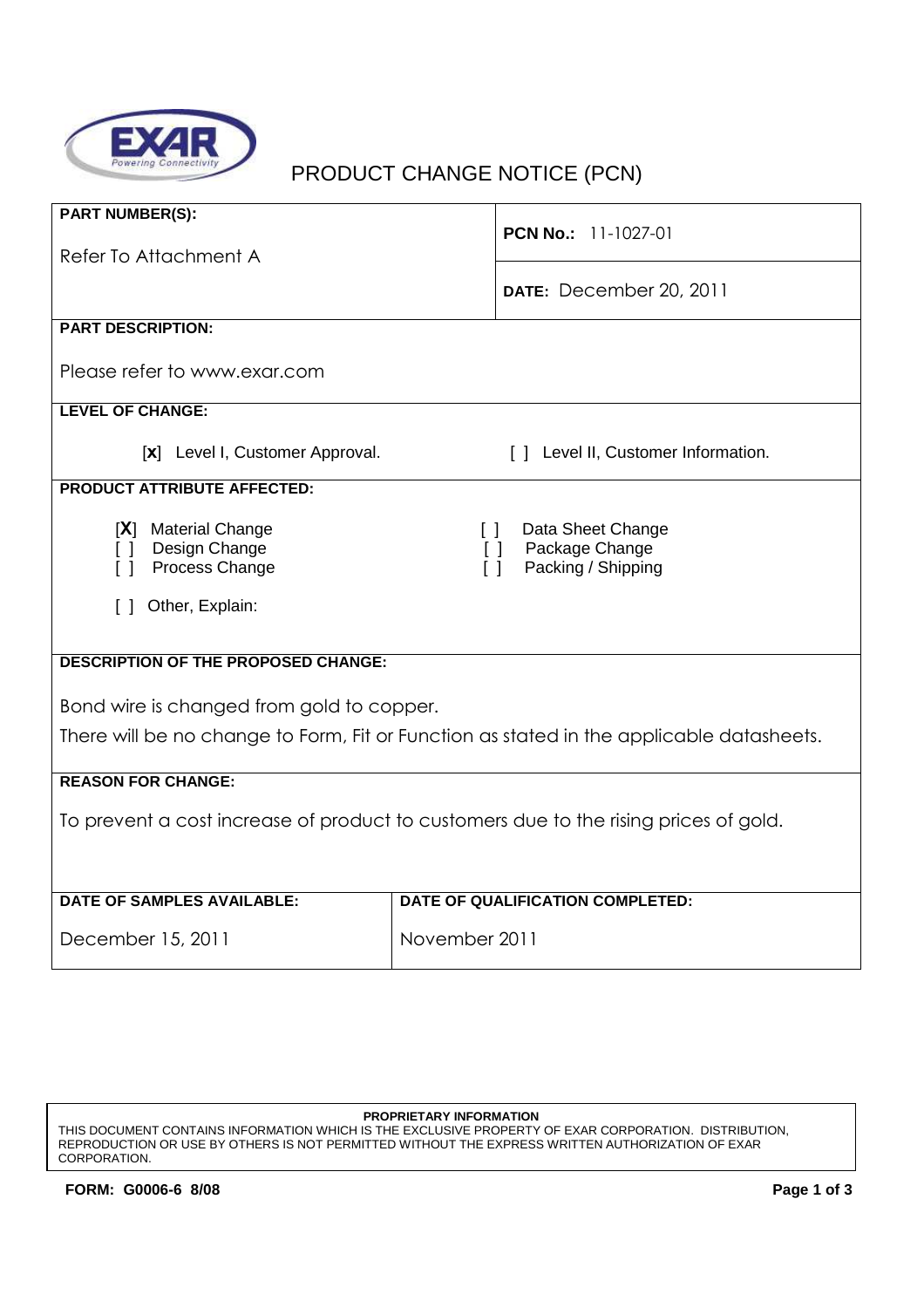

# PRODUCT CHANGE NOTICE

| <b>ESTIMATED CHANGE DATE OR DATE CODE:</b>                                                                                                                                                                                                                            | <b>SUPPORTING DATA:</b>                                                                                                 |
|-----------------------------------------------------------------------------------------------------------------------------------------------------------------------------------------------------------------------------------------------------------------------|-------------------------------------------------------------------------------------------------------------------------|
| March 15, 2012                                                                                                                                                                                                                                                        | <b>Reliability Qualification Data</b>                                                                                   |
|                                                                                                                                                                                                                                                                       |                                                                                                                         |
| [X] STANDARD DISTRIBUTION                                                                                                                                                                                                                                             | <b>CUSTOM DISTRIBUTION</b><br>$\Box$                                                                                    |
| PERSON TO CONTACT WITH QUESTIONS:                                                                                                                                                                                                                                     |                                                                                                                         |
| <b>LISA BEDARD</b><br><b>Exar Corporation</b><br>1 Holiday Avenue<br>West Tower, Suite 450<br>Pointe-Claire, Quebec H9R 5N3<br>Tel: (514) 429-1010 ext 210<br>Fax: (514) 695-2548<br>lisa.bedard@exar.com<br>Please acknowledge receipt of this PCN.<br>Acknowledged: |                                                                                                                         |
| Signature                                                                                                                                                                                                                                                             |                                                                                                                         |
| <b>Printed Name</b>                                                                                                                                                                                                                                                   |                                                                                                                         |
| Company                                                                                                                                                                                                                                                               |                                                                                                                         |
| <b>Title</b>                                                                                                                                                                                                                                                          |                                                                                                                         |
| <b>Date</b>                                                                                                                                                                                                                                                           |                                                                                                                         |
|                                                                                                                                                                                                                                                                       | Approved <b>Not Approved</b> (Approved/Not Approved section not applicable and should be removed for all Level II PCNs) |
|                                                                                                                                                                                                                                                                       |                                                                                                                         |
| THIS DOCUMENT CONTAINS INFORMATION WHICH IS THE EXCLUSIVE PROPERTY OF EXAR CORPORATION. DISTRIBUTION,<br>REPRODUCTION OR USE BY OTHERS IS NOT PERMITTED WITHOUT THE EXPRESS WRITTEN AUTHORIZATION OF EXAR<br><b>CORPORATION</b>                                       | PROPRIETARY INFORMATION                                                                                                 |